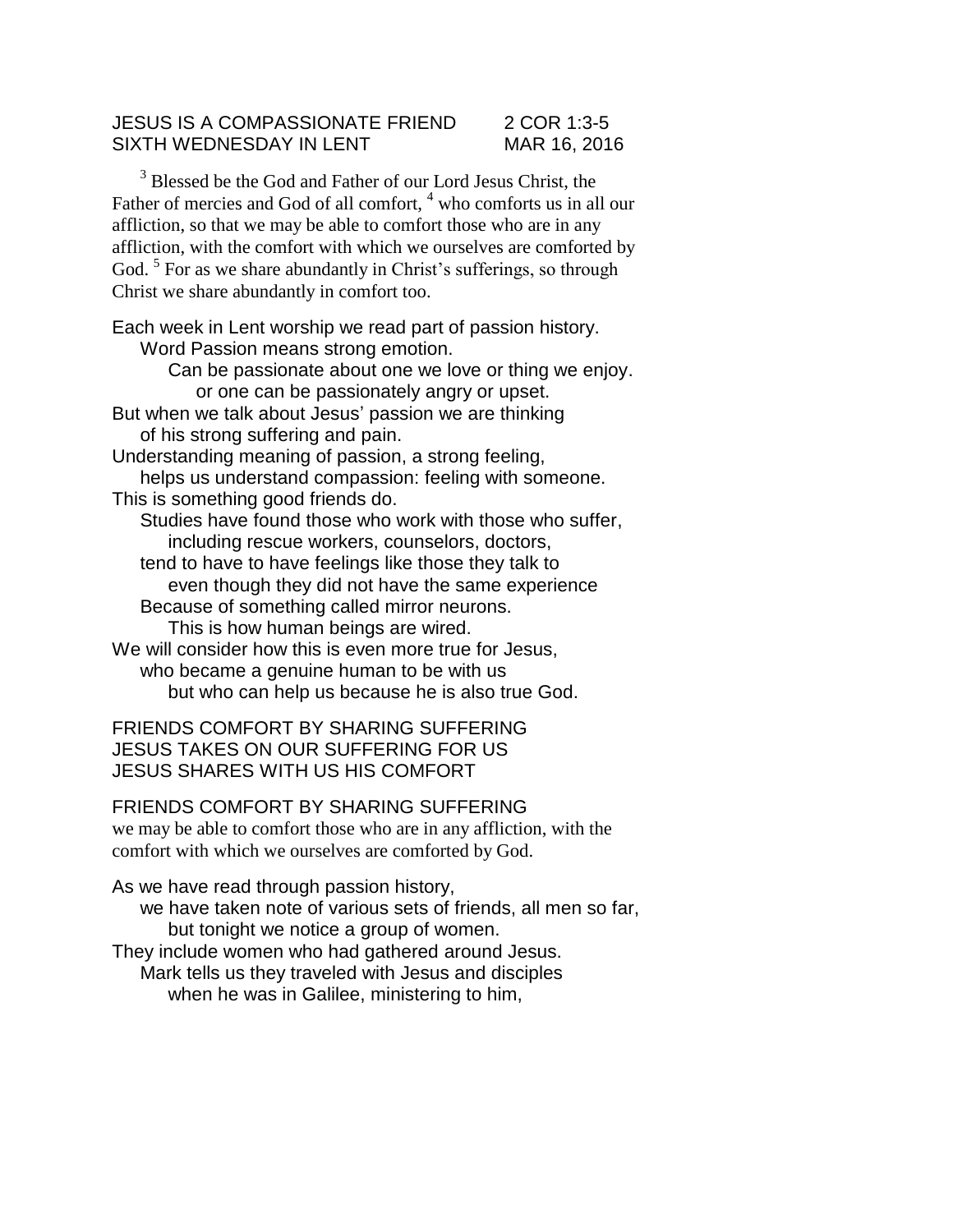Which probably means making sure this bunch of men ate and dressed decently.

- It is not surprising it included the mothers of some of them, the wife of Zebedee, mother of disciples James and John, Mary, mother of the other James and of Joses.
	- Other Mary's too, Mary Magdalene, & Mary wife of Clopas. Maybe they called themselves the Mary guild.
- They helped Jesus and disciples, apparently helped with burial and we find them there again at the empty tomb.
	- But we find them now gathered around yet another Mary, the mother of Jesus.
- Here is a picture of compassion.
- We can joke about women always doing things together but here we see what a good thing that is.
- As Jesus dies on the cross, anyone can imagine, how his mother, who is watching is suffering with him. Roman Catholic church even teaches that this also makes her our redeemer along with him.
- This is going too far but compassion is suffering with.
- So her friends in turn suffer along with her and this is a comfort.
	- The old saying is true, a joy shared is doubled and a burden shared is cut in half.
	- As the mocking of those around Jesus surely added to his suffering,
		- The caring presence of friends reduces it.
- There are many ways friends can help each other,
- but sometimes there is nothing you can do but just be there even with nothing to say.
- But this is not nothing. This is important comfort.
- Paul writes in text we can comfort those in any affliction with the comfort we have received especially the comfort we have received from God.

## JESUS TAKES ON OUR SUFFERING FOR US

 $<sup>5</sup>$  For as we share abundantly in Christ's sufferings, so through Christ</sup> we share abundantly in comfort too.

The sharing in Christ's sufferings Paul is talking about is not just feeling with him but actual sufferings of our own that may come from being believers in him, taking up our cross & following.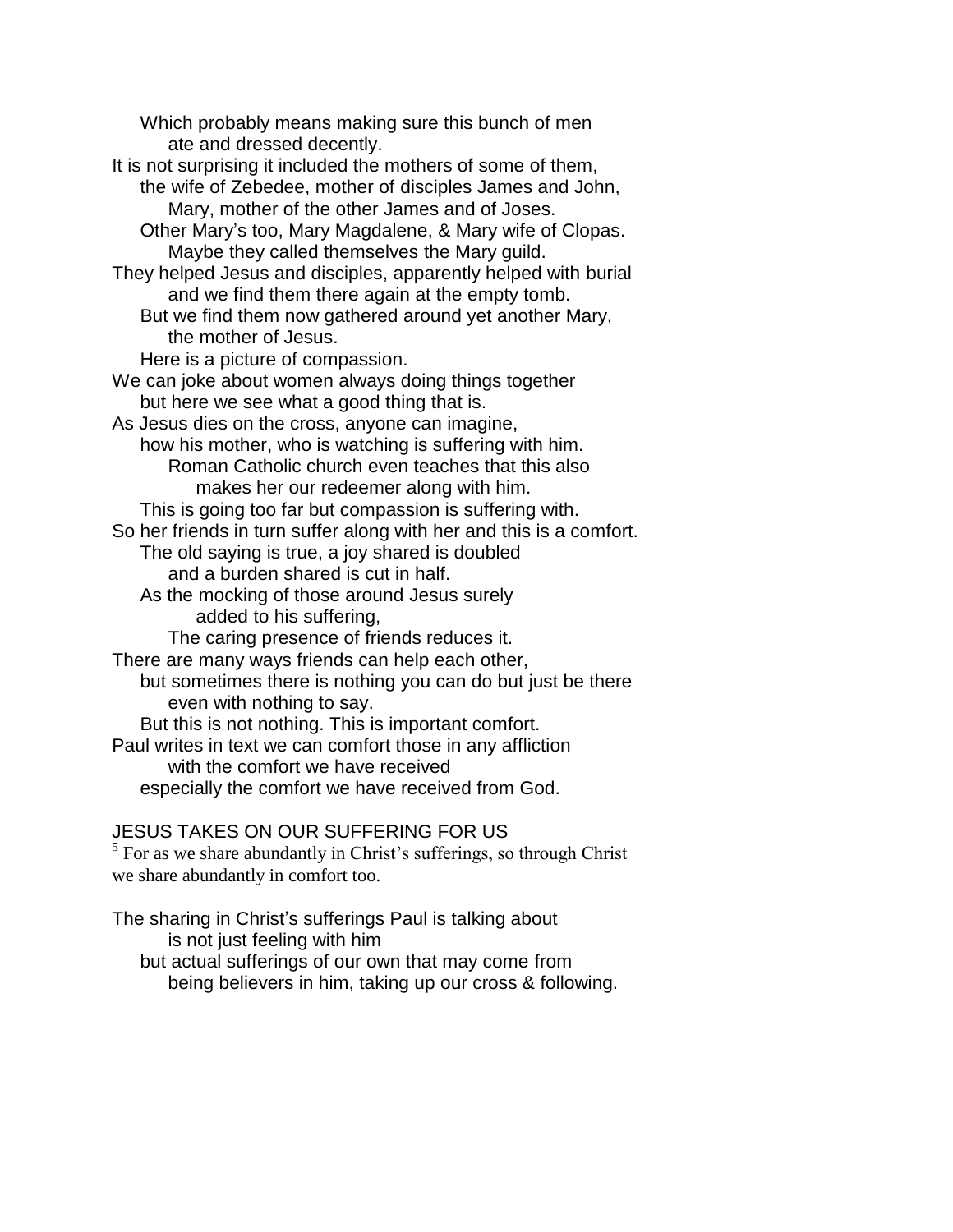But we must confess that the greater share of our sufferings and difficulties in life do not come from how we follow him but from how we fail to follow him, our faults and sins. This is why Jesus came to share in our suffering. There is no more compassionate friend than Jesus. We have considered before how he is understanding. Because of his life experiences as a man, he knows exactly how we feel in every trouble. Because of his great love for us, he feels with us. When he wept at tomb of his friend Lazarus, we know he felt miserable about what sin & death does. More than simply feeling with us, Jesus experienced actual suffering along with us: hunger, humiliation, beatings, crucifixion, exhaustion and death. But Jesus is able to help us in an even greater way than only feeling and suffering with us. Jesus suffered instead of us, in our place. His cry about being forsaken on the cross shows us he experienced the separation from the Father that is caused by sin which cannot touch holiness, like positive poles of two magnets that repel each other. He took this in our place so that no human will ever be totally alone in time of suffering but will have one who is always with us whenever we suffer, one with compassion to comfort us. Jesus experienced this passion because he was able to take on himself all of our sin, including its shame and guilt and punishment, and so take all of these away from us. It is because of this taking our suffering on himself that…

## JESUS SHARES WITH US HIS COMFORT

<sup>3</sup> Blessed be the God and Father of our Lord Jesus Christ, the Father of mercies and God of all comfort, <sup>4</sup> who comforts us in all our affliction,

When Jesus cries "Why have you forsaken me?"

he is quoting the title line of Psalm 22, which goes on

to picture more that happened to him on the cross, including his enemies surrounding & ridiculing him and gambling for his clothing